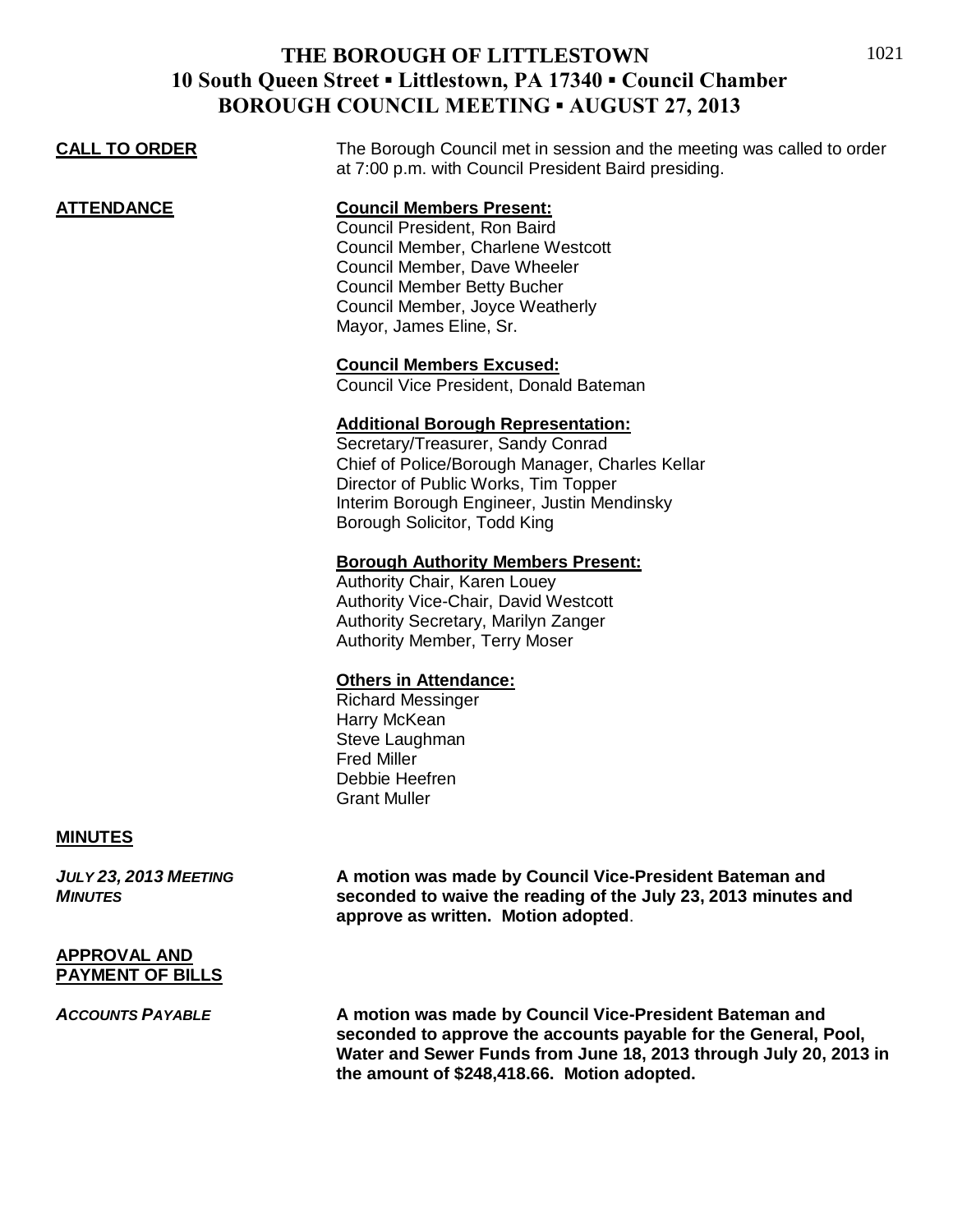1022

| <b>PAYROLL</b><br><b>REVENUE AND EXPENSE</b><br><b>REPORT FOR JULY</b>                                                                                            | A motion was made by Council Vice-President Bateman and<br>seconded to approve the payroll from June 18, 2013 through July 20,<br>2013 in the amount of \$104,345.26. Motion adopted.<br>A motion was made by Council Vice-President Bateman and<br>seconded to approve the Revenue and Expense Report for the month<br>of July. Motion adopted.                                                                                                                                                                                                                                                             |
|-------------------------------------------------------------------------------------------------------------------------------------------------------------------|--------------------------------------------------------------------------------------------------------------------------------------------------------------------------------------------------------------------------------------------------------------------------------------------------------------------------------------------------------------------------------------------------------------------------------------------------------------------------------------------------------------------------------------------------------------------------------------------------------------|
| UNFINISHED BUSINESS                                                                                                                                               |                                                                                                                                                                                                                                                                                                                                                                                                                                                                                                                                                                                                              |
| <b>AMERICAN LEGION</b><br>510 E. KING ST.                                                                                                                         | After consulting with the Borough Solicitor and reviewing the comments<br>provided by the Borough Engineer it was determined that the plan<br>submitted by the American Legion for an addition will require a zoning<br>variance. The Borough Secretary was directed to send a letter to the<br>American Legion to inform them of such.                                                                                                                                                                                                                                                                      |
| <b>CHARGES FOR FIRE HYDRANTS</b><br><b>LOCATED OUTSIDE THE BOROUGH</b>                                                                                            | A motion was made by Council Vice-President Bateman and<br>seconded to charge \$25 per quarter for fire hydrants located outside<br>of the Borough limits. A question was raised on what the actual costs<br>were to maintain such hydrants a year. After discussion Council felt that<br>they needed to determine such cost to make sure that the cost per quarter<br>being charged will cover the maintenance. Council President Baird stated<br>that this was a non-agenda item and asked for any questions or<br>comments. Motion 0 - 6 denied with all members of Council casting<br>the opposing vote. |
| <b>RECESS</b>                                                                                                                                                     | Council President Baird recessed the meeting of the Littlestown Borough<br>Council for the Borough Authority Meeting to be called to order at 7:15pm.                                                                                                                                                                                                                                                                                                                                                                                                                                                        |
| <b>BOROUGH AUTHORITY</b>                                                                                                                                          | Borough Authority Chair, Louey called the meeting of the Littlestown<br>Borough Authority meeting to order at 7:15pm.                                                                                                                                                                                                                                                                                                                                                                                                                                                                                        |
| <b>PAYMENT APPLICATION #7</b><br>T-A-H, CONTRACT 12-1<br><b>PAYMENT APPLICATION #6</b><br><b>CHANGER ORDER #2, T-A-H</b><br><b>CHANGE ORDER #2, SWAM ELECTRIC</b> | A motion was made by Authority Vice-President Westcott and<br>seconded to approve the following:<br>Payment Application #7 to T-A-H Construction, Inc. for<br>contract 12-1 in the amount of \$236,853.83;<br>Payment Application # 6 to Swam Electric for contract 12-2<br>$\bullet$<br>in the amount of \$139,982.40;<br>Change Order #2 for T-A-H Construction, Inc. for contract 12-1<br>$\bullet$<br>in the increased amount of \$2,231.09;<br>Change Order #2 for Swam Electric for contract 12-2 in the<br>$\bullet$<br>increased amount of \$4,141.75<br>Motion adopted.                             |
| <b>Payment Application #1</b><br>Davidson H & C, Co.                                                                                                              | A motion was made by Authority Vice-President Westcott and<br>seconded to approve Payment Application #1 to Davidson H & C, Co.<br>for contract 12-3 in the amount of \$45,590.80. Authority Chair Louey<br>stated that this was non-agenda item and asked for public comment.<br>Motion adopted.                                                                                                                                                                                                                                                                                                            |
| <b>RECESS</b>                                                                                                                                                     | Authority President Louey recessed the meeting of the Authority at<br>7:20pm.                                                                                                                                                                                                                                                                                                                                                                                                                                                                                                                                |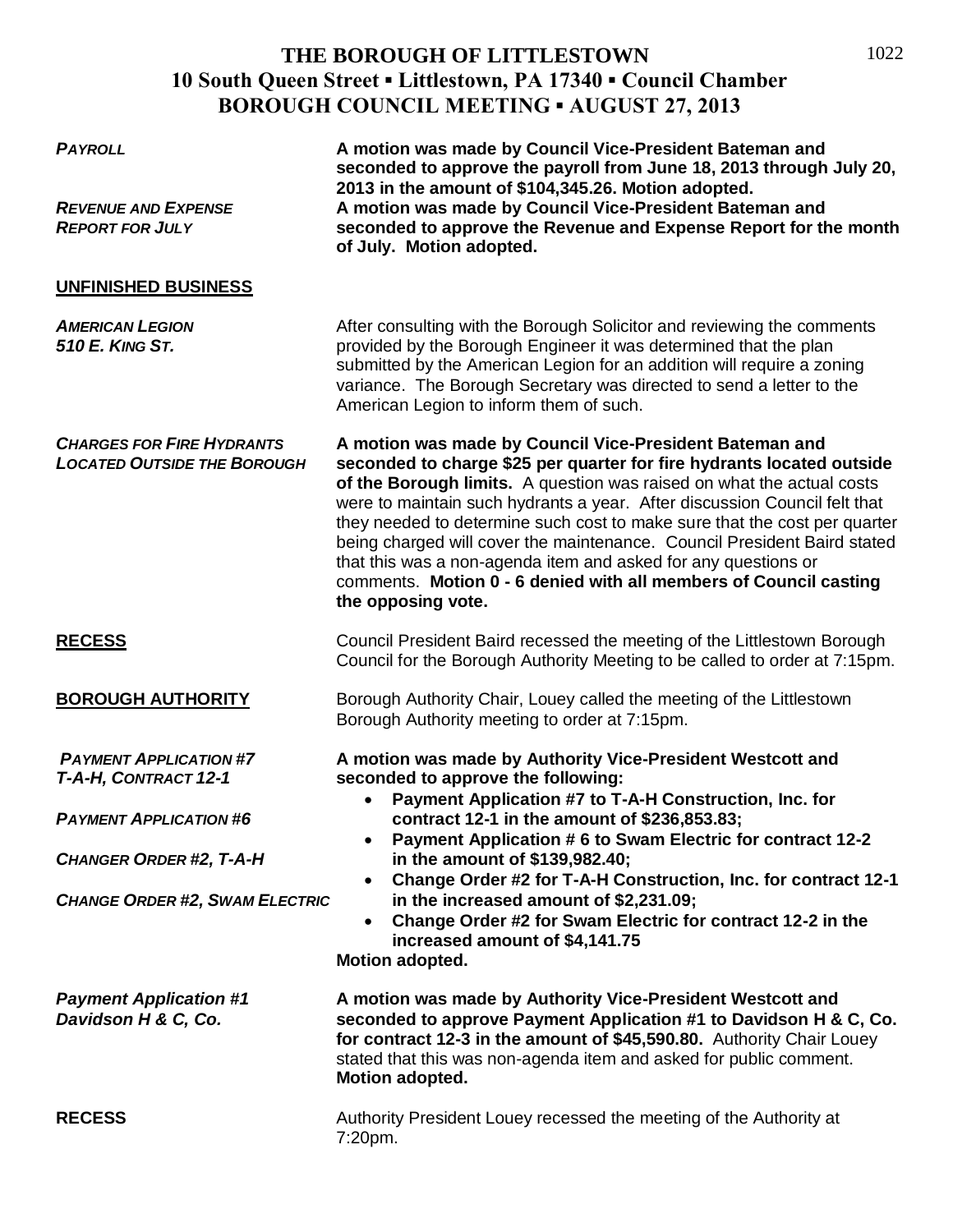| <b>RECONVENE</b>                                      | Council President Baird reconvened the meeting of the Littlestown<br>Borough Council at 7:20pm.                                                                                                                                                                                                                                                                                                                                                                                                                                                                                      |
|-------------------------------------------------------|--------------------------------------------------------------------------------------------------------------------------------------------------------------------------------------------------------------------------------------------------------------------------------------------------------------------------------------------------------------------------------------------------------------------------------------------------------------------------------------------------------------------------------------------------------------------------------------|
| <b>NEW BUSINESS</b>                                   |                                                                                                                                                                                                                                                                                                                                                                                                                                                                                                                                                                                      |
| <b>PAYMENT APPLICATION #7</b><br>T-A-H, CONTRACT 12-1 | A motion was made by Authority Vice-President Westcott and<br>seconded to approve the following:<br>Payment Application #7 to T-A-H Construction, Inc. for<br>contract 12-1 in the amount of \$236,853.83;<br>Payment Application # 6 to Swam Electric for contract 12-2<br>$\bullet$<br>in the amount of \$139,982.40;<br>Change Order #2 for T-A-H Construction, Inc. for contract 12-1<br>$\bullet$<br>in the increased amount of \$2,231.09;<br>Change Order #2 for Swam Electric for contract 12-2 in the<br>increased amount of \$4,141.75<br>Motion adopted.                  |
| <b>PAYMENT APPLICATION #6</b>                         |                                                                                                                                                                                                                                                                                                                                                                                                                                                                                                                                                                                      |
| <b>CHANGER ORDER #2, T-A-H</b>                        |                                                                                                                                                                                                                                                                                                                                                                                                                                                                                                                                                                                      |
| <b>CHANGE ORDER #2, SWAM ELECTRIC</b>                 |                                                                                                                                                                                                                                                                                                                                                                                                                                                                                                                                                                                      |
| <b>Payment Application #1</b><br>Davidson H & C, Co.  | A motion was made by Authority Vice-President Westcott and<br>seconded to approve Payment Application #1 to Davidson H & C, Co.<br>for contract 12-3 in the amount of \$45,590.80. Authority Chair Louey<br>stated that this was non-agenda item and asked for public comment.<br><b>Motion adopted.</b>                                                                                                                                                                                                                                                                             |
| <b>ADJOURN</b>                                        | A motion was made by Borough Authority Vice-Chair Westcott and<br>seconded to adjourn the meeting of the Littlestown Borough<br>Authority. Motion adopted.                                                                                                                                                                                                                                                                                                                                                                                                                           |
|                                                       | The meeting was adjourned at 7:20pm.                                                                                                                                                                                                                                                                                                                                                                                                                                                                                                                                                 |
| <b>RECONVENE</b>                                      | The meeting of the Littlestown Borough Council reconvened at 7:20pm.                                                                                                                                                                                                                                                                                                                                                                                                                                                                                                                 |
| <b>NEW BUSINESS</b>                                   |                                                                                                                                                                                                                                                                                                                                                                                                                                                                                                                                                                                      |
| <b>PAYMENT APPLICATION #7</b><br>T-A-H, CONTRACT 12-1 | A motion was made by Council Vice-President Bateman and<br>seconded to approve the following:<br>Payment Application #7 to T-A-H Construction, Inc. for<br>contract 12-1 in the amount of \$236,853.83;<br>Payment Application # 6 to Swam Electric for contract 12-2<br>$\bullet$<br>in the amount of \$139,982.40;<br>Change Order #2 for T-A-H Construction, Inc. for contract 12-1<br>$\bullet$<br>in the increased amount of \$2,231.09;<br>Change Order #2 for Swam Electric for contract 12-2 in the<br>$\bullet$<br>increased amount of \$4,141.75<br><b>Motion adopted.</b> |
| <b>PAYMENT APPLICATION #6</b>                         |                                                                                                                                                                                                                                                                                                                                                                                                                                                                                                                                                                                      |
| <b>CHANGER ORDER #2, T-A-H</b>                        |                                                                                                                                                                                                                                                                                                                                                                                                                                                                                                                                                                                      |
| <b>CHANGE ORDER #2, SWAM ELECTRIC</b>                 |                                                                                                                                                                                                                                                                                                                                                                                                                                                                                                                                                                                      |
| <b>Payment Application #1</b><br>Davidson H & C, Co.  | A motion was made by Council Vice-President Bateman and<br>seconded to approve Payment Application #1 to Davidson H & C, Co.<br>for contract 12-3 in the amount of \$45,590.80. Council President Baird<br>stated that this was non-agenda item and asked for public comment.<br>Motion adopted.                                                                                                                                                                                                                                                                                     |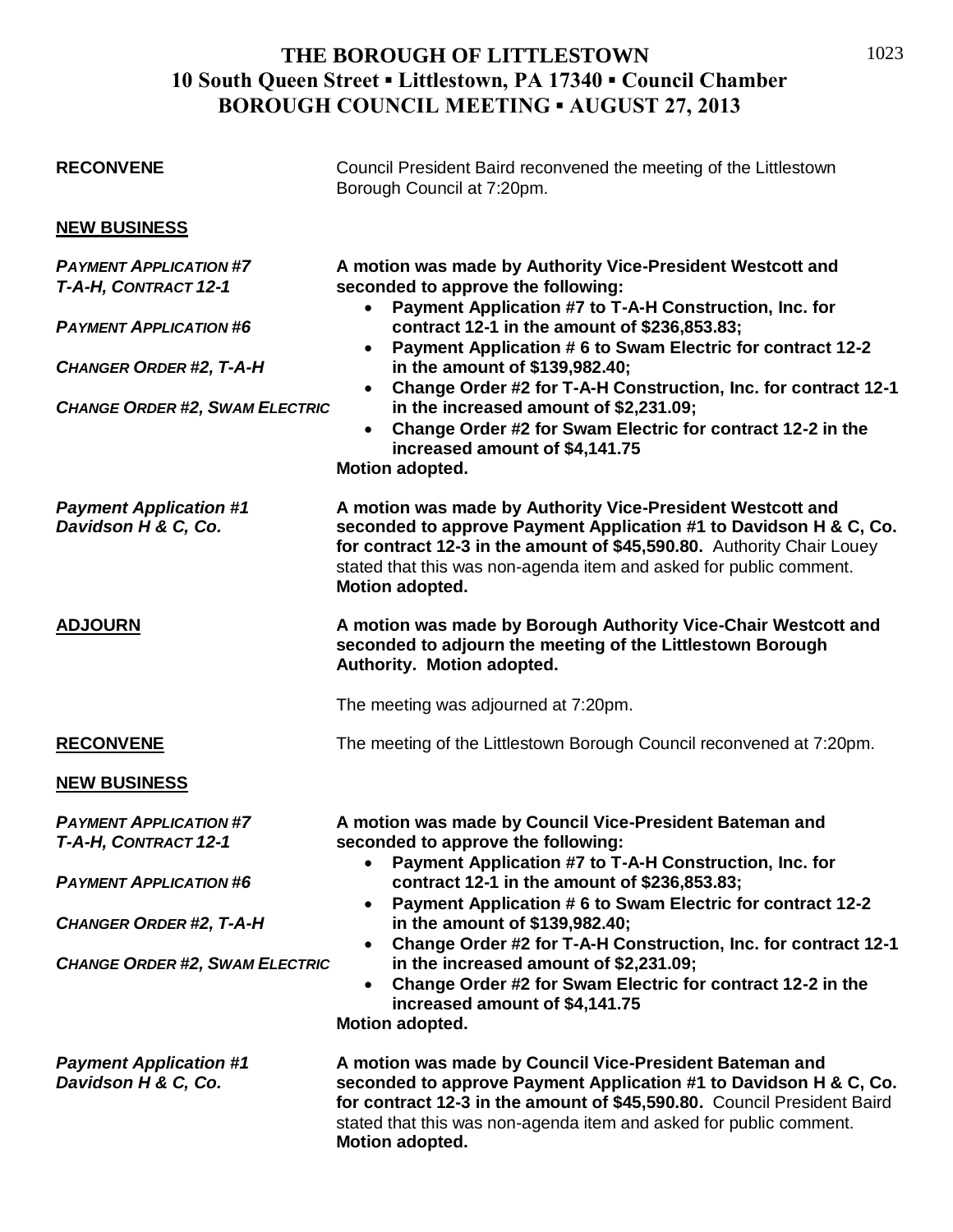| <b>Appointment to the Borough</b><br><b>Authority, Richard Messinger</b>                | A motion was made by Council Member Bucher and seconded to<br>appoint Richard Messinger to the Littlestown Borough Authority with<br>a term to expire 07/07/2018. Council President Baird stated that this was<br>non-agenda item and asked for public comment. Motion adopted.                                                                                                                                                                                                         |
|-----------------------------------------------------------------------------------------|-----------------------------------------------------------------------------------------------------------------------------------------------------------------------------------------------------------------------------------------------------------------------------------------------------------------------------------------------------------------------------------------------------------------------------------------------------------------------------------------|
| <b>2014 POLICE &amp; NON-UNIFORM</b><br><b>MMO'S</b>                                    | A motion was made by Council Member Westcott and seconded to<br>approve the 2014 Police MMO in the amount of \$87,192.00 and the<br>2014 Non-Uniform MMO in the amount of \$25,734.00. Motion<br>adopted.                                                                                                                                                                                                                                                                               |
| <b>REPORTS</b>                                                                          | Monthly reports were received and given by the following:<br><b>Chief of Police</b><br>$\bullet$<br>Manager<br>$\bullet$<br><b>Borough Engineer</b><br>$\bullet$<br><b>Director of Public Works</b><br>$\bullet$<br><b>Borough Solicitor</b><br>$\bullet$                                                                                                                                                                                                                               |
| <b>PLANNING COMMISSION</b>                                                              |                                                                                                                                                                                                                                                                                                                                                                                                                                                                                         |
| HAIR SALON, 103 S. QUEEN ST.                                                            | Borough Secretary Conrad stated that she was informed by Director of<br>Public Works, Tim Topper that the owner of the Hair Salon called and<br>stated that she was no longer interested in opening her business up at 103<br>South Queen Street.                                                                                                                                                                                                                                       |
| <b>ALPHA FIRE COMPANY</b><br><b>EXTENSION</b>                                           | A motion was made by Council Vice-President Bateman and<br>seconded to deny the recommendation from the Planning<br>Commission to deny the request from the Alpha Fire Company for a<br>180 day extension. Motion adopted.                                                                                                                                                                                                                                                              |
|                                                                                         | A motion was made by Council Vice President Bateman and<br>seconded to approve the request from the Alpha Fire Company for a<br>180 day extension on the Preliminary/Final Development Plan for the<br>Alpha Fire Company's new building with the new extension to expire<br>on February 20, 2014. Council President Baird stated that this was a<br>non-agenda item and asked for public comments. He also stated that this<br>extension would expire August 24, 2013. Motion adopted. |
| <b>ZONING AMENDMENT TO ALLOW</b><br><b>PLACES OF WORSHIP IN ALL</b><br><b>DISTRICTS</b> | Council denied this at the last meeting and after discussion does not see<br>the need to change the zoning amendment to allow places of worship as a<br>use by right in all zoning districts.                                                                                                                                                                                                                                                                                           |
| <b>RECESS</b>                                                                           | Council President Baird recessed the meeting of the Littlestown Borough<br>Council for the Borough Authority to reconvene.                                                                                                                                                                                                                                                                                                                                                              |

The meeting recessed at 8:15pm